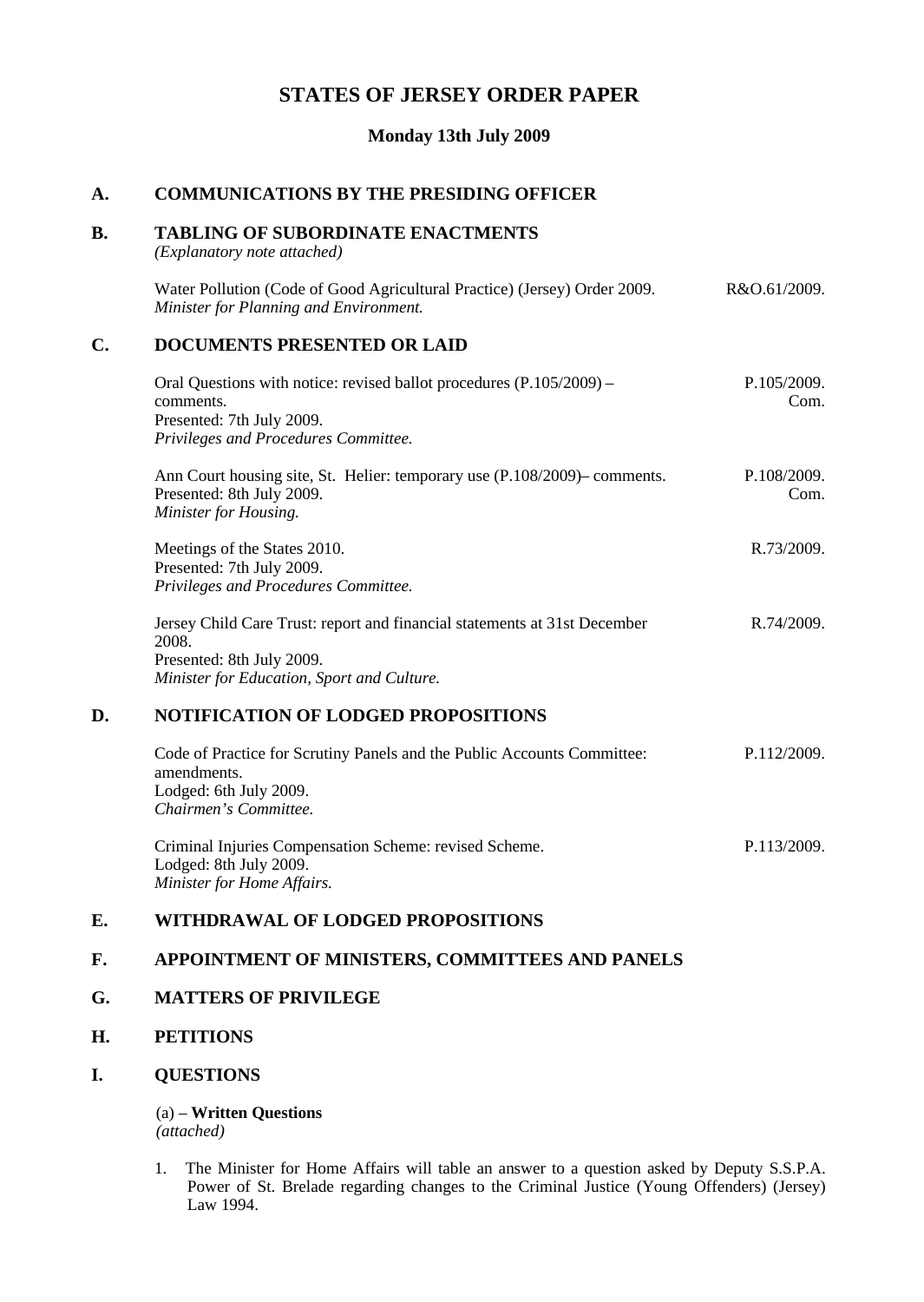- 2. H.M. Attorney General will table an answer to a question asked by Senator B.E. Shenton regarding changes to the funding of successful Magistrate's Court prosecutions.
- 3. The Minister for Education, Sport and Culture will table an answer to a question asked by Deputy T.A. Vallois of St. Saviour regarding increases in Salary and Wages between the years 2007 and 2008.
- 4. The Minister for Health and Social Services will table an answer to a question asked by Deputy T.A. Vallois of St. Saviour regarding increases in Salary and Wages between the years 2007 and 2008.
- 5. The Minister for Home Affairs will table an answer to a question asked by Deputy T.A. Vallois of St. Saviour regarding increases in Salary and Wages between the years 2007 and 2008.
- 6. The Minister for Health and Social Services will table an answer to a question asked by Deputy G.P. Southern of St. Helier regarding nursing vacancies.
- 7. The Minister for Social Security will table an answer to a question asked by Deputy G.P. Southern of St. Helier regarding the success of Income Support as an 'in work' benefit.
- 8. The Chief Minister will table an answer to a question asked by Deputy G.P. Southern of St. Helier regarding the job group comparisons within the comments on the proposition entitled 'States Employees: pay increase for 2009/2010 (P.68/2009) – amendment'.
- 9. The Minister for Treasury and Resources will table an answer to a question asked by Deputy G.P. Southern of St. Helier regarding the Economic Advisor's analysis of the size of the downturn in Jersey's economy.
- 10. The Minister for Health and Social Services will table an answer to a question asked by the Deputy of St. John regarding the contingency plans for staffing at the Hospital should there be a major Swine Flu outbreak.
- 11. The Chief Minister will table an answer to a question asked by Deputy P.V.F. Le Claire of St. Helier regarding the cost of providing Blackberries and mobile telephones to Ministers and Assistant Ministers.
- 12. The Minister for Treasury and Resources will table an answer to a question asked by Deputy M. Tadier of St. Brelade regarding the effective tax rate for all  $1(1)(k)$  residents currently living in the Island.
- 13. The Minister for Health and Social Services will table an answer to a question asked by Deputy M. Tadier of St. Brelade regarding the number of emergency services visits to St Saviour's hospital and the other mental health establishments over the past 5 years.
- 14. The Chief Minister will table an answer to a question asked by the Deputy of St. John regarding the selection of a Chairman and members to conduct the Committee of Inquiry into the Reg's Skips Limited Planning application.
- 15. The Chairman of the Privileges and Procedures Committee will table an answer to a question asked by Deputy P.V.F. Le Claire of St. Helier regarding the use of laptops in the Chamber.

#### **(b) – Oral Questions**

(90 minutes)

1. The Deputy of St. Martin will ask the following question of the Minister for Home Affairs –

"With reference to Operation Blast, will the Minister advice Members, what motivated the States Police to create the files and cease the practice last November, who was responsible, was there any political involvement, who gave consent for searches to be carried out on States Members and what internal disciplinary investigations have taken place to date?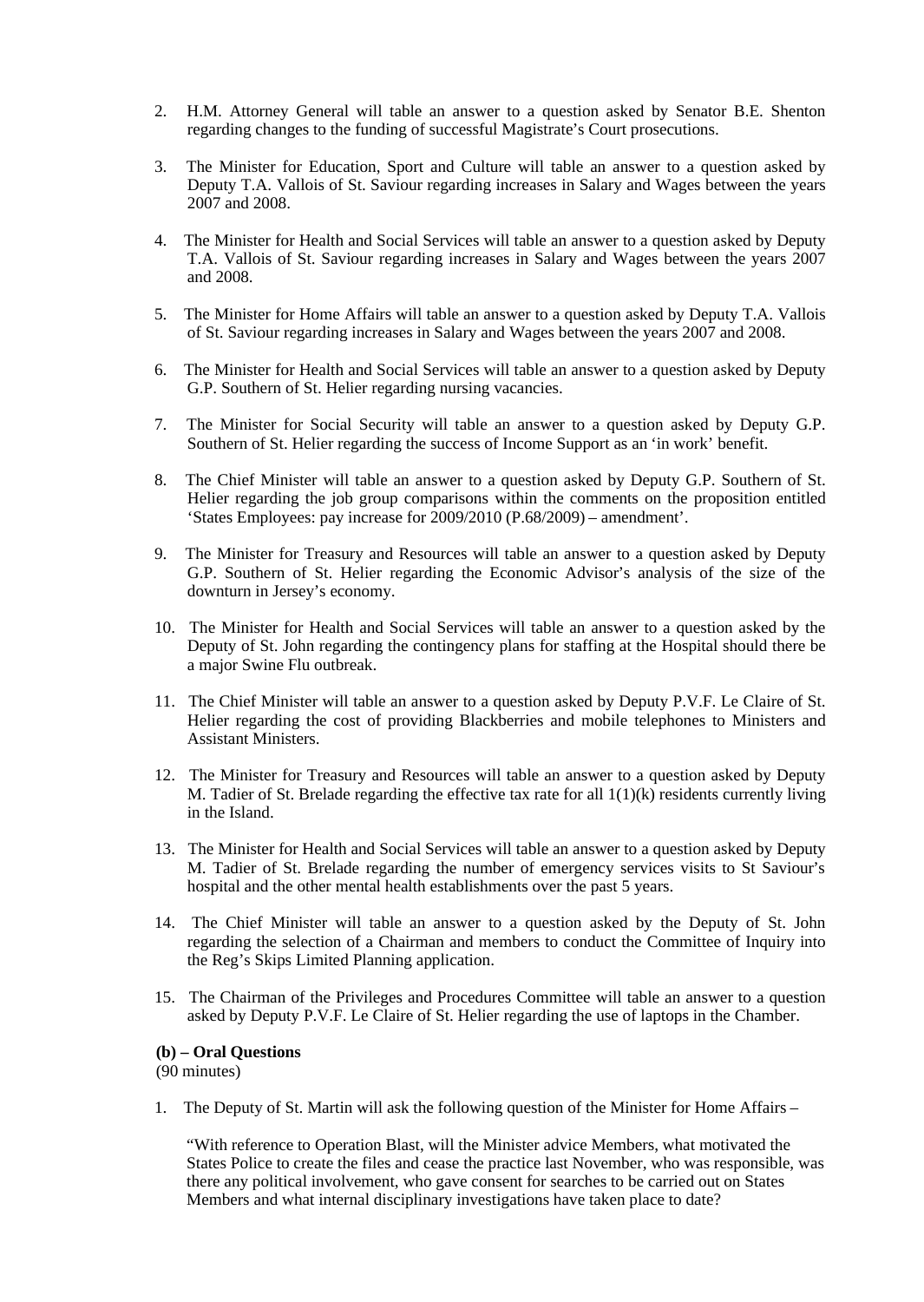2. Deputy R.G. Le Hérissier of St. Saviour will ask the following question of the Minister for Education, Sport and Culture –

"What action, if any, is the Minister taking to deal with the funding crisis surrounding the Jersey Heritage Trust?"

3. Deputy D.J. de Sousa of St. Helier will ask the following question of the Minister for Treasury and Resources –

 "Could the Minister advise whether there was a conversion from Euro to Sterling within the Jersey Airport accounts, and, if so, explain the reasoning for this when Euros were required to fund the Energy for Waste plant?"

4. Deputy S.S.P.A. Power of St. Brelade will ask the following question of the Minister for Health and Social Services –

"Can the Minister outline what action, if any, the Health and Social Services Department is able to take to stop the inappropriate feeding of seagulls by some householders in high density housing areas that can cause annoyance to other householders or neighbours?"

5. Deputy A.E. Jeune of St. Brelade will ask the following question of the Minister for Education, Sport and Culture –

"Given that many of those completing courses this year are experiencing difficulties in finding suitable positions in which to fulfil their ambitions for which they have studied and qualified, does the Minister consider it appropriate to increase the number of places available for study at Highlands College and what procedures, if any, are in place to ensure that the training given is suitable to the vacancy situations in the Island?"

6. The Deputy of St. John will ask the following question of the Minister for Economic Development –

 "Can members be told when the list at La Collette Marina was closed for new vessels wanting a mooring and would the Minister advise whether the Harbours Department is reviewing the waiting list for all marinas, and if so, would he explain in what way?"

7. The Deputy of St. Martin will ask the following question of the Minister for Home Affairs –

"Will the Minister advise members of the States of Jersey Police policy in respect of compensation if police officers damage property when gaining entry to premises following the arrest of the occupier, with or without a warrant?"

8. The Connétable of St. Helier will ask the following question of the Minister for Home Affairs –

 "Would the Minister state the duration and cost of the suspension of the Chief Officer of the States of Jersey Police and advise when he expects the investigation to be completed?"

9. Deputy T.M. Pitman of St. Helier will ask the following question of the Minister for Treasury and Resources –

"In the light of last week's States decision not to support pay awards for States workers and in the interests of ensuring a level playing field, what action, if any, will the Minister be taking, aas the representative of the shareholders to prevent £340,000 being paid out as 'loyalty' bonus' to seven senior management figures at Jersey Telecom?"

10. The Deputy of St. John will ask the following question of the Minister for Economic Development –

 "Would the Minister advise Members of the length of time the fisheries vessel the Norman Le Brocq has been out of service over the last 12 months and the reason for this?"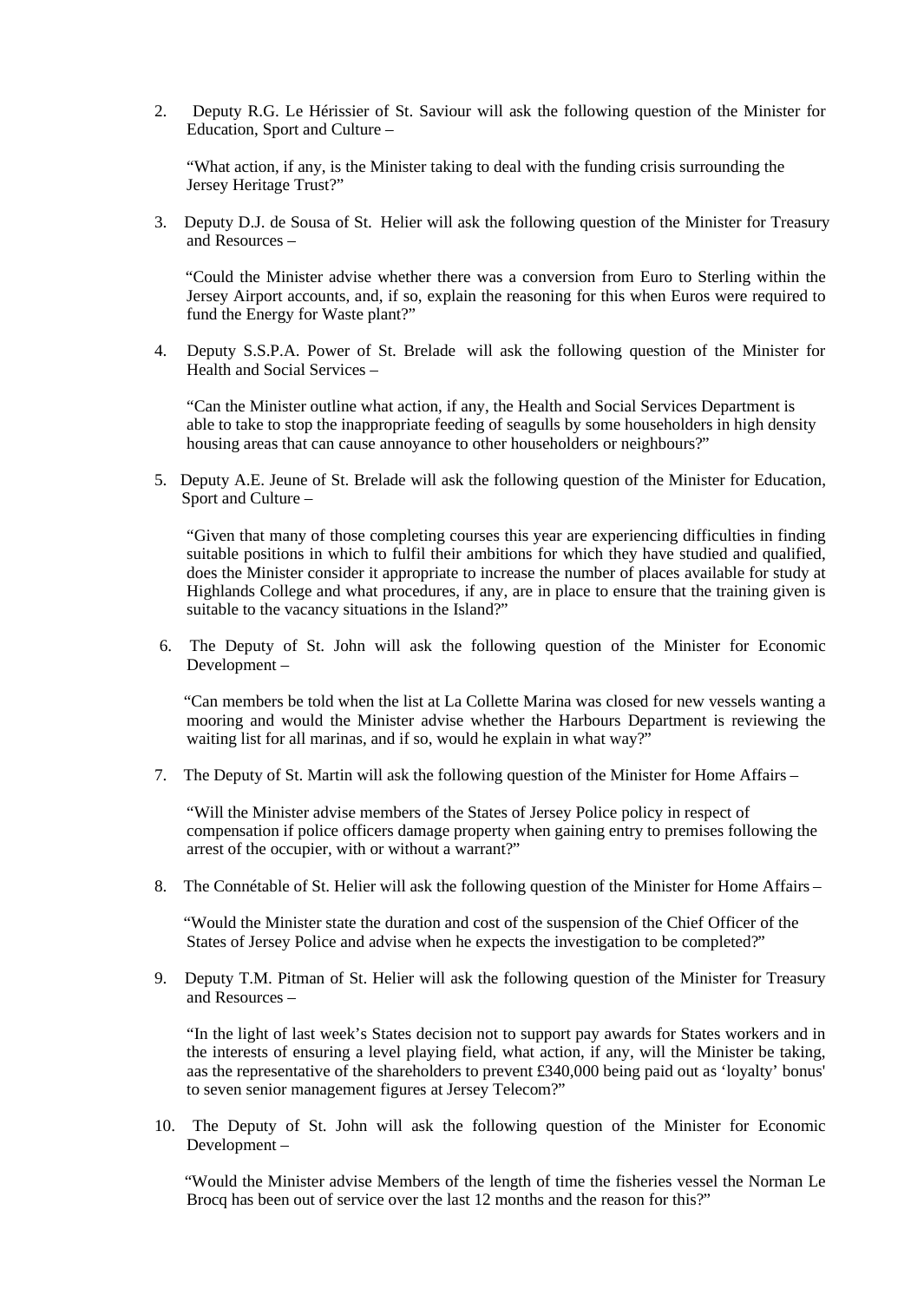11. Deputy K.C. Lewis of St. Saviour will ask the following question of the Minister for Education, Sport and Culture

 "What consideration, if any, will the Minister give to banning from all schools very high caffeine energy drinks that could raise metabolic rates in children?"

12. The Connétable of St. Helier will ask the following question of the Minister for Home Affairs –

 "Would the Minister state how many community police officers are deployed in the Parishes, the cost per officer of this service, and whether it is planned to increase their role?"

13. Senator A. Breckon will ask the following question of the Minister for Housing –

 "How were the prices for the 46 residential units at La Providence determined, as detailed in R.68/2009?"

14. Deputy M. Tadier of St. Brelade will ask the following question of the Minister for Education, Sport and Culture –

"Given the States commitment the strategic plan to 'promoting and protecting Jersey's unique cultural identity' , will the Minister explain what concrete steps, if any, he has taken and will take to secure the future of quintessentially local attractions such as Hamptonne and the Maritime museum?"

15. Deputy K.C. Lewis of St. Saviour will ask the following question of the Chairman of the Comité des Connétables –

 "Given that Parish Hall enquires are not reported, will the Comité undertake to provide to the media combined monthly statistics from all parishes listing how many people have been charged with cycling on pavements, driving whilst using a mobile phone, speeding etc, thus providing a deterrent, and if not, why not?"

16. Senator A. Breckon will ask the following question of the Minister for Planning and Environment –

 "What planning conditions, if any, were altered in relation to the drainage system for the development known as La Providence constructed on Goose Green Marsh?"

17. Deputy G.P. Southern of St. Helier will ask the following question of the Chief Minister –

"Will the Chief Minister inform members what research, if any, has been done and what evidence found concerning pay awards including bonuses for senior management in the private sector for 2009?"

18. Deputy M. Tadier of St. Brelade will ask the following question of H.M. Attorney General –

"Will H.M Attorney General explain to members what steps he takes and has taken to ensure against any apparent conflict of him being both the legal adviser to the Council of Ministers on child abuse matters, whilst at the same time being the person responsible for deciding whether or not to prosecute in such cases?

19. Deputy R.G. Le Hérissier of St. Saviour will ask the following question of the Minister for Treasury and Resources –

"How is the Fiscal Stimulus funding being utilised to improve the public infrastructure?"

20. Deputy J.A. Martin of St. Saviour will ask the following question of the Minister for Treasury and Resources –

"Further to the Minister's response to a question by Deputy Tadier on 16th June 2009,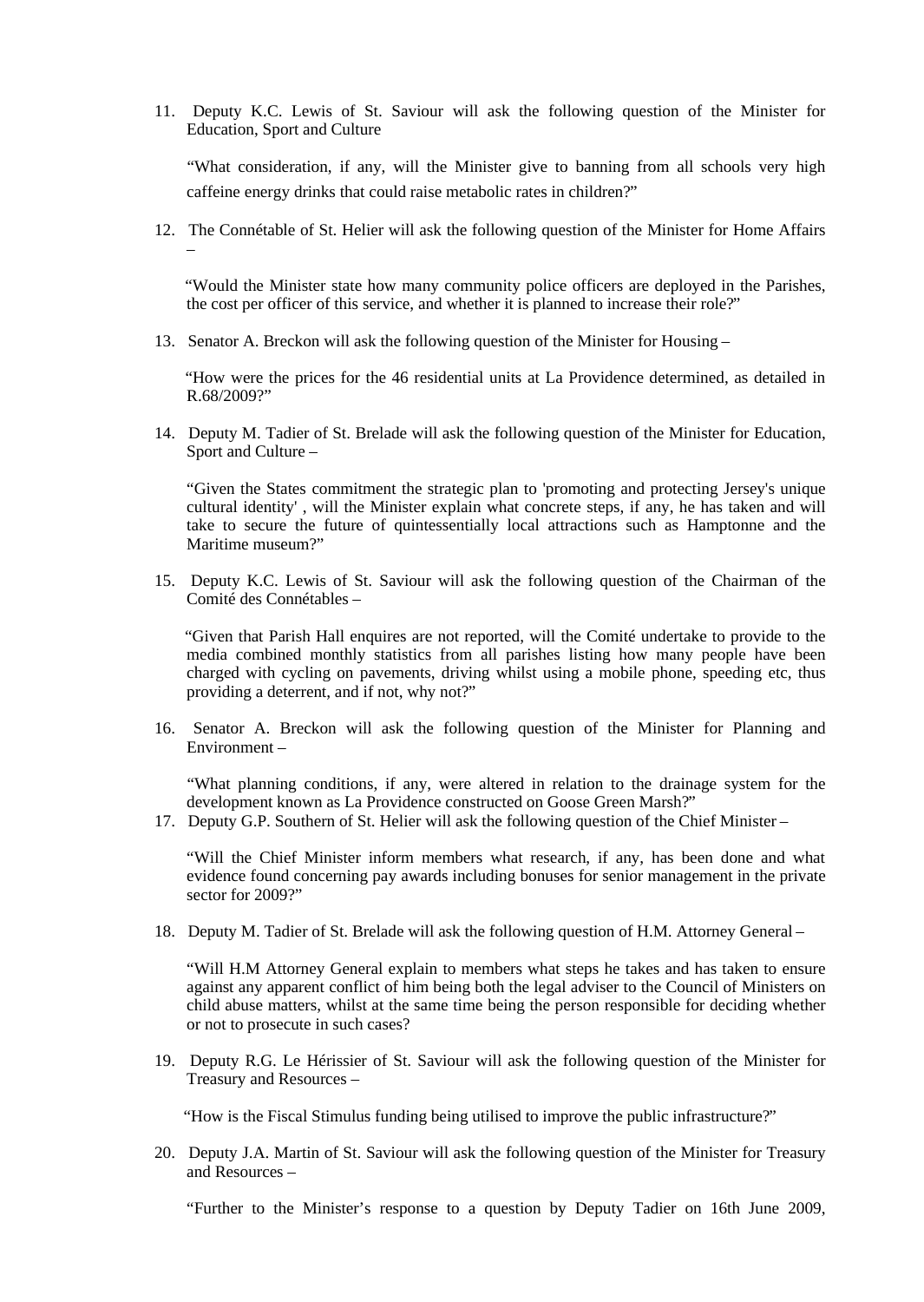regarding transition payments, would he expand upon his statement that landlords, including Housing Trusts, are going to have the rent they charge dictated by the tenant or the States, and advise how many landlords he anticipates that this will affect?"

21. Deputy A.E. Jeune of St. Brelade will ask the following question of the Minister for Transport and Technical Services –

"Given that on 2nd June 2009 the Minister advised that his Department would be working with Economic Development and Planning and Environment on a review of the abattoir and would report at the end of July 2009, would the Minister advise of the progress of this report, the anticipated date for its publication and the current management costs of the abattoir?"

22. Deputy T.M. Pitman of St. Helier will ask the following question of the Minister for Planning and Environment –

 "Would the Minister clarify whether the pumping station for the new La Providence development at Goose Green has been installed by Dandara (Jersey) Limited yet; if not, why not and when will this be completed?"

23. Deputy G.P. Southern of St. Helier will ask the following question of the Minister for Treasury and Resources –

"Will the Minister inform members what evidence, if any, he has of structural fiscal deficit for the years 2009 - 2012?"

24. Deputy S.S.P.A. Power of St. Brelade will ask the following question of the Minister for Home Affairs –

 Is the Minister concerned that a minority of young offenders under the age of fifteen know that they cannot receive a custodial sentence, and consequently behave in a manner that causes repeat offending and if so, what action, if any, does he propose to take?

25. Deputy P.V.F. Le Claire of St. Helier will ask the following question of the Chief Minister –

"What other benefits that are funded by the States, aside from travel, entertainment and mobile phone expenses, do Ministers and Assistant Ministers enjoy and does the Chief Minister consider it right that other States members do not enjoy free mobile phone support when Article 44 of the States of Jersey Law 2005 requires that all States members receive equal remuneration and allowances?"

#### **(c) – Questions to Ministers without notice (30 minutes) –**

1st question period – Minister for Economic Development

2nd question period – Chief Minister

#### **J. PERSONAL STATEMENTS**

#### **K. STATEMENTS ON A MATTER OF OFFICIAL RESPONSIBILITY**

#### **L. PUBLIC BUSINESS**

| Senator Stuart Syvret: Vote of Censure.<br>Lodged: 29th June 2009.<br>Privileges and Procedures Committee.                             | P.107/2009. |
|----------------------------------------------------------------------------------------------------------------------------------------|-------------|
| Draft Sea Fisheries (Satellite Monitoring) (Jersey) Regulations 200.<br>Lodged: 14th April 2009.<br>Minister for Economic Development. | P.56/2009.  |

Draft Sea Fisheries (Miscellaneous Provisions) (Amendment No. 5) (Jersey) P.57/2009.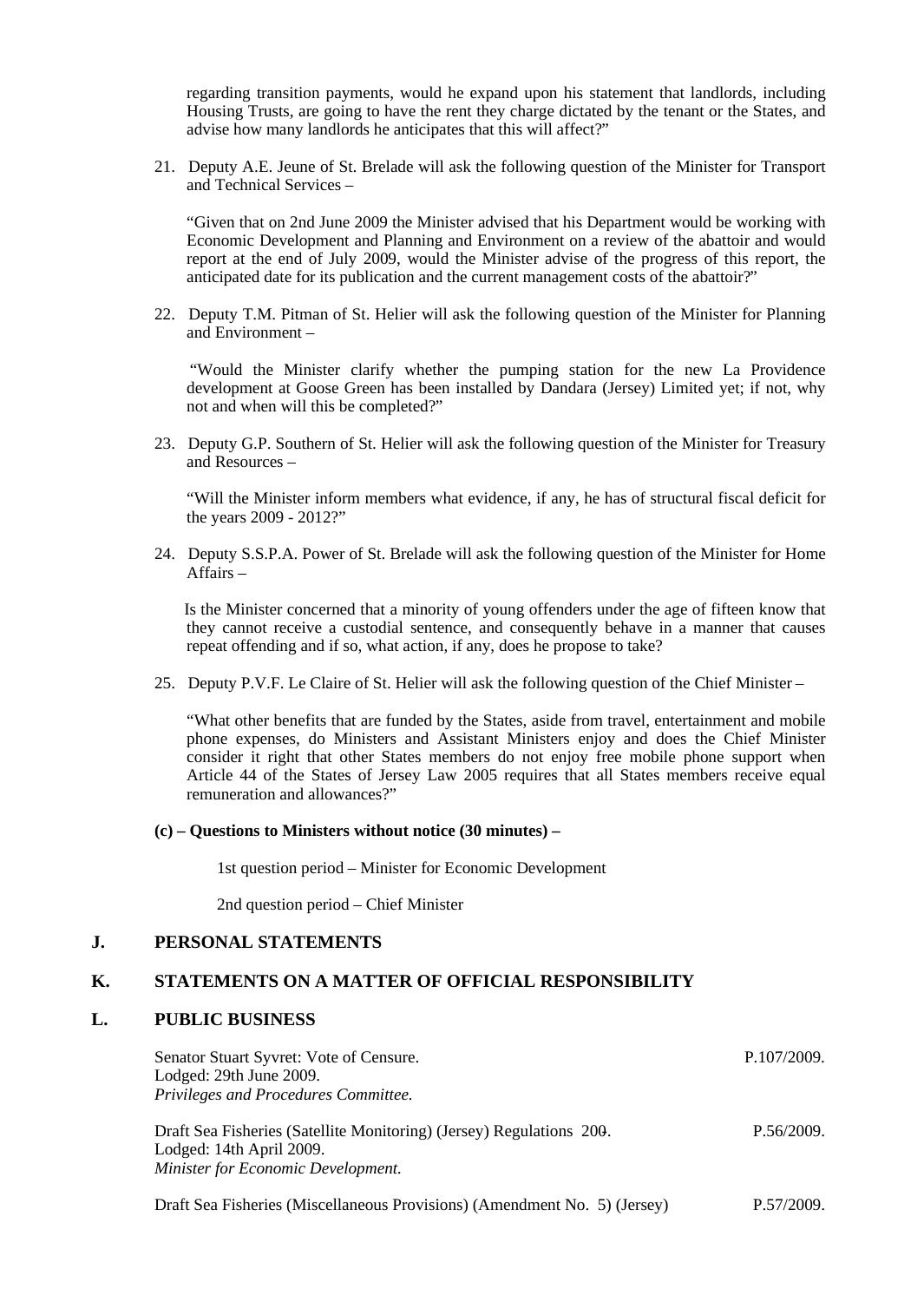| Regulations 200-.<br>Lodged: 14th April 2009.<br>Minister for Economic Development.                                                                                |                    |
|--------------------------------------------------------------------------------------------------------------------------------------------------------------------|--------------------|
| Television Licences for persons over 75.<br>Lodged: 16th June 2009.<br>Deputy M. Tadier of St. Brelade.                                                            | P.100/2009.        |
| Draft Social Security (Television Licence Benefit) (Jersey) Regulations 200-.<br>Lodged: 5th May 2009.<br>Minister for Social Security.                            | P.64/2009.         |
| Draft Social Security (Television Licence Benefit) (Jersey) Regulations 200-<br>(P.64/2009): amendment.<br>Lodged: 2nd June 2009.<br>Minister for Social Security. | P.64/2009.<br>Amd. |
| Draft Residential Tenancy (Jersey) Law 200-.<br>Lodged: 21st May 2009.<br>Minister for Housing.                                                                    | P.74/2009.         |
| Draft Residential Tenancy (Jersey) Law 200- (P.74/2009): amendment.<br>Lodged: 29th June 2009.<br>Deputy J.A.N. Le Fondré of St. Lawrence.                         | P.74/2009.<br>Amd. |
| Draft Amendment (No. 11) of the Standing Orders of the States of Jersey.<br>Lodged: 27th May 2009.<br>Privileges and Procedures Committee.                         | P.75/2009.         |
| Esplanade Quarter and Waterfront development: deferral.<br>Lodged: 29th May 2009.<br>Deputy of St. John.                                                           | P.77/2009.         |
| Esplanade Quarter and Waterfront development: deferral (P.77/2009) –<br>amendment.<br>Lodged: 1st July 2009.<br>Deputy of St. John.                                | P.77/2009.<br>Amd. |
| Annual Business Plan 2009: variation in respect of pay freeze.<br>Lodged: 29th May 2009.<br>Minister for Treasury and Resources.                                   | P.78/2009.         |
| Draft Income Tax (Amendment No. 33) (Jersey) Law 200.<br>Lodged: 2nd June 2009.<br>Minister for Treasury and Resources.                                            | P.82/2009.         |
| Public Finances (Jersey) Law 2005: funding requests under Article 11(8).<br>Lodged: 2nd June 2009.<br>Minister for Treasury and Resources.                         | P.83/2009.         |
| Draft Banking Business (Depositors Compensation) (Jersey) Regulations 200-.<br>Lodged: 2nd June 2009.<br>Minister for Economic Development.                        | P.86/2009.         |
| Draft Banking (Depositors Compensation) (Jersey) Regulations 200.<br>Lodged: 2nd June 2009.<br>Minister for Economic Development.                                  | P.87/2009.         |
| Strategic Reserve Fund: use for Bank Depositors' Compensation Scheme.<br>Lodged: 2nd June 2009.<br>Minister for Treasury and Resources.                            | P.84/2009.         |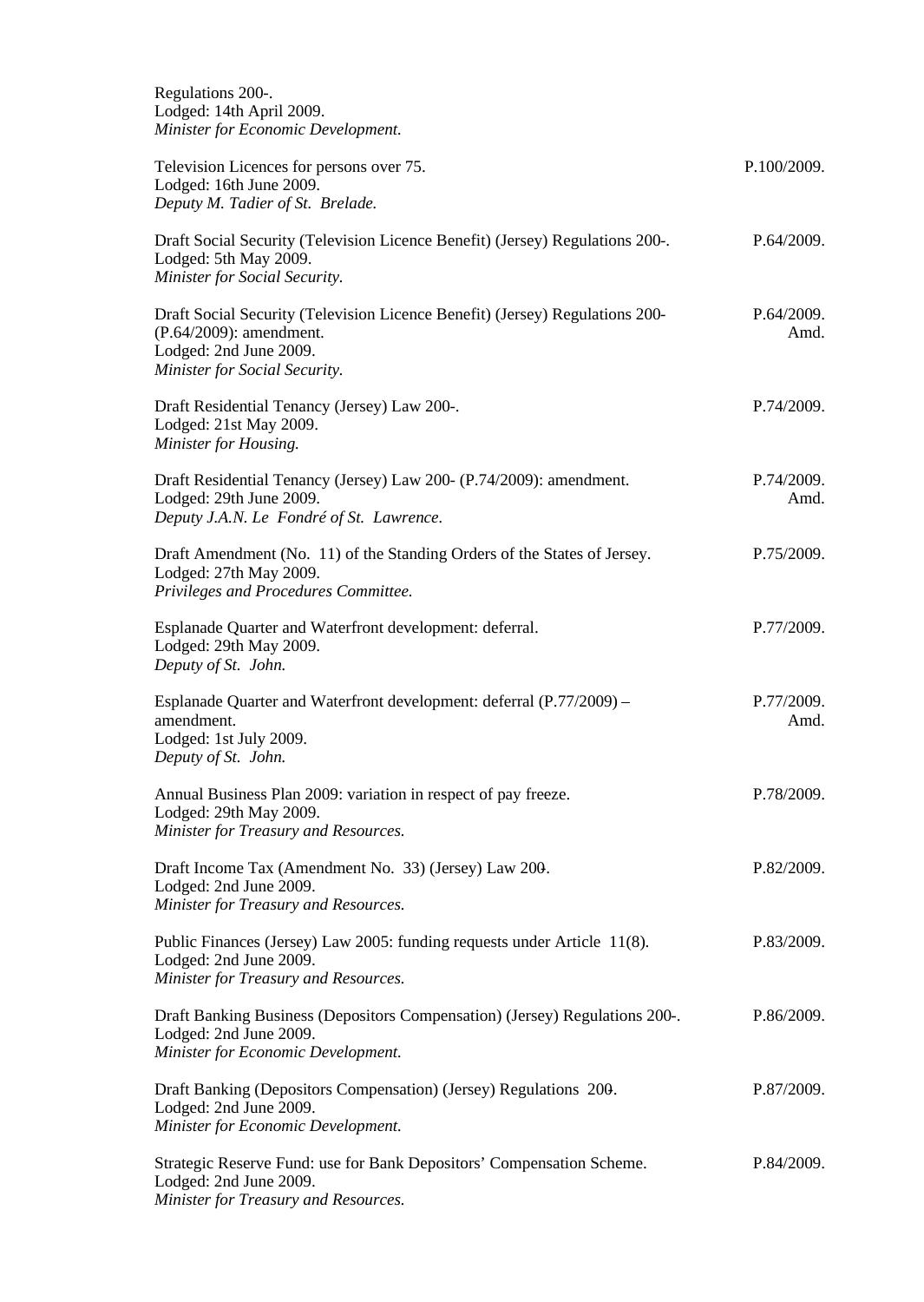| Draft Public Finances (Depositors Compensation) (Jersey) Regulations 200-.<br>Lodged: 2nd June 2009.<br>Minister for Treasury and Resources.                                                                                                                        | P.85/2009.  |
|---------------------------------------------------------------------------------------------------------------------------------------------------------------------------------------------------------------------------------------------------------------------|-------------|
| Draft Income Tax (Amendment No. 32) (Jersey) Law 200.<br>Lodged: 2nd June 2009.<br>Minister for Treasury and Resources.                                                                                                                                             | P.81/2009.  |
| Draft Foundations (Amendment) (Jersey) Regulations 200-.<br>Lodged: 2nd June 2009.<br>Minister for Economic Development.                                                                                                                                            | P.88/2009.  |
| Draft Foundations (Continuance) (Jersey) Regulations 200-.<br>Lodged: 2nd June 2009.<br>Minister for Economic Development.                                                                                                                                          | P.89/2009.  |
| Draft Companies (Takeovers and Mergers Panel) (Amendment of Law)<br>(Jersey) Regulations 200-.<br>Lodged: 2nd June 2009.<br>Minister for Economic Development.                                                                                                      | P.91/2009.  |
| Draft Income Support (Amendment No. 4) (Jersey) Regulations 200<br>Lodged: 2nd June 2009.<br>Minister for Social Security.                                                                                                                                          | P.93/2009.  |
| Ratification of the Agreement for the exchange of information relating to tax<br>matters between the States of Jersey and France.<br>Lodged: 3rd June 2009.<br>Chief Minister.                                                                                      | P.94/2009.  |
| Cannot be debated until 15th July 2009<br>Ratification of the Agreement for the exchange of information relating to tax<br>matters between the States of Jersey and Ireland.<br>Lodged: 3rd June 2009.<br>Chief Minister.<br>Cannot be debated until 15th July 2009 | P.95/2009.  |
| Ratification of the Agreement for the exchange of information relating to tax<br>matters between the States of Jersey and the United Kingdom.<br>Lodged: 3rd June 2009.<br>Chief Minister.<br>Cannot be debated until 15th July 2009                                | P.96/2009.  |
| Draft Taxation (Exchange of Information with Third Countries) (Amendment<br>No. 3) (Jersey) Regulations 200.<br>Lodged: 3rd June 2009.<br>Chief Minister.<br>Cannot be debated until 15th July 2009                                                                 | P.97/2009.  |
| Jersey Financial Services Commission: appointment of Chairman.<br>Lodged: 17th June 2009.<br>Minister for Economic Development.<br>(In camera debate)                                                                                                               | P.101/2009. |
| Draft Supply of Goods and Services (Jersey) Law 2009 (Appointed Day) Act<br>$200-.$<br>Lodged: 23rd June 2009.<br>Minister for Economic Development.                                                                                                                | P.103/2009. |
| Oral Questions with notice: revised ballot procedures.                                                                                                                                                                                                              | P.105/2009. |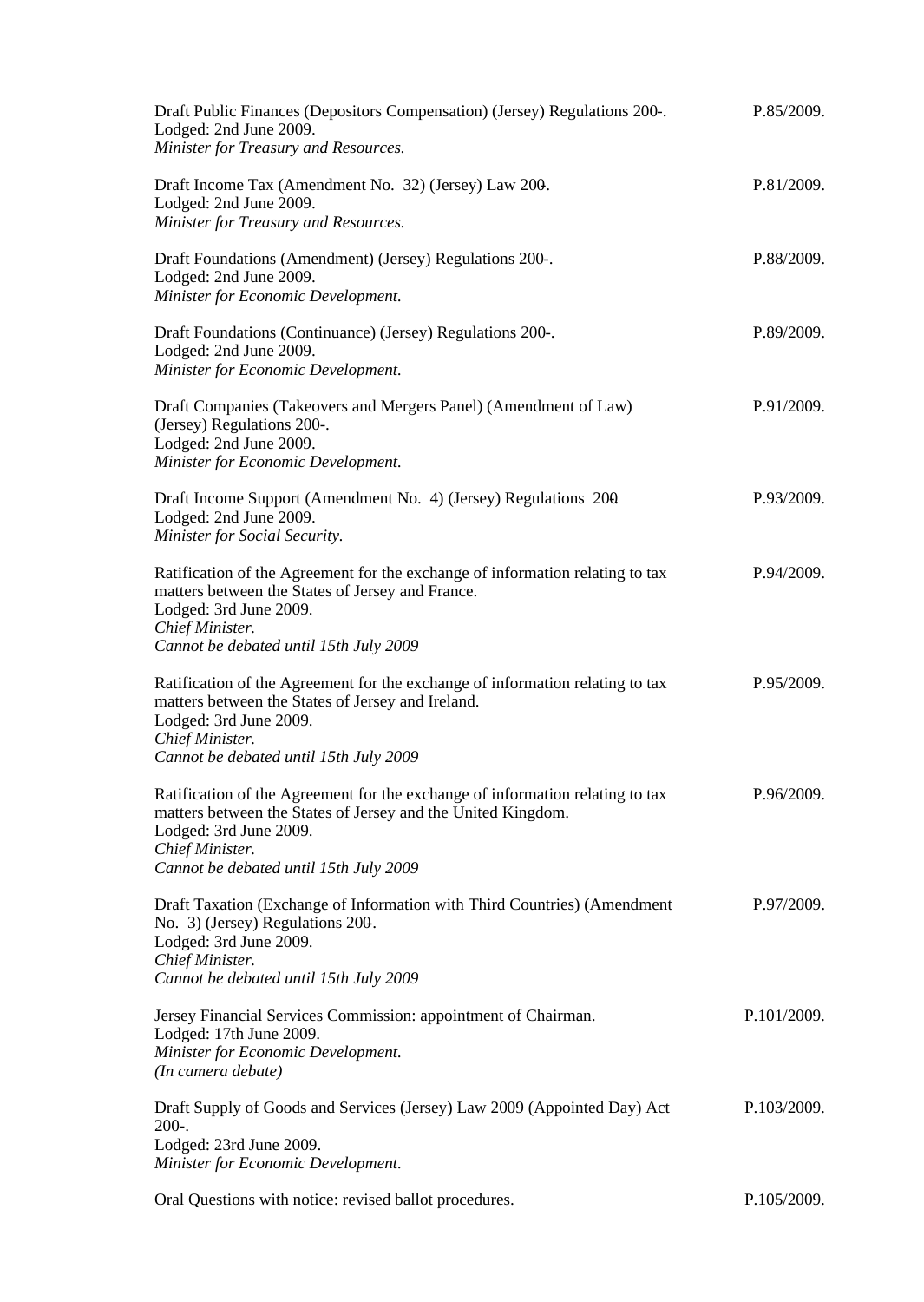Lodged: 29th June 2009. *Deputy M. Tadier of St. Brelade.*

| Oral Questions with notice: revised ballot procedures $(P.105/2009)$ – | P.105/2009. |
|------------------------------------------------------------------------|-------------|
| comments.                                                              | Com.        |
| Presented: 7th July 2009.                                              |             |
| Privileges and Procedures Committee.                                   |             |
|                                                                        | . <i>.</i>  |

Ann Court housing site, St. Helier: temporary use. Lodged: 30th June 2009. *Connétable of St. Helier. Cannot be debated before 14th July 2009.* P.108/2009.

Ann Court housing site, St. Helier: temporary use (P.108/2009) – comments. Presented: 8th July 2009. *Minister for Housing.* P.108/2009. Com.

# **M. ARRANGEMENT OF PUBLIC BUSINESS**

Company Limited (P.79/2009) – amendment.

#### **8th September 2009**

| Electricity tariffs: Regulations under Article 22 of the Electricity (Jersey) Law<br>1937.<br>Lodged: 24th March 2009.<br>Senator A. Breckon.                                          | P.41/2009.         |
|----------------------------------------------------------------------------------------------------------------------------------------------------------------------------------------|--------------------|
| Electricity tariffs: Regulations under Article 22 of the Electricity (Jersey) Law<br>1937 (P.41/2009) – comments.<br>Presented: 27th April 2009.<br>Minister for Economic Development. | P.41/2009.<br>Com. |
| Electricity tariffs: Regulations under Article 22 of the Electricity (Jersey) Law<br>1937 (P.41/2009) – amendment.<br>Lodged: 26th May 2009.<br>Senator A. Breckon.                    | P.41/2009.<br>Amd. |
| Ann Court Site, St. Helier: use for sheltered social housing for the over 55s.<br>Lodged: 27th March 2009.<br>Deputy J.A. Martin of St. Helier.                                        | P.43/2009.         |
| Composition and election of the States: revised structure.<br>Lodged: 19th May 2009.<br>Privileges and Procedures Committee.                                                           | P.72/2009.         |
| Composition and election of the States: revised structure (P.72/2009) –<br>comments.<br>Presented: 18th June 2009.<br>Minister for Treasury and Resources.                             | P.72/2009.<br>Com. |
| Composition and election of the States: revised structure (P.72/2009) –<br>amendment.<br>Lodged: 25th June 2009.<br>Deputy of St. Martin.                                              | P.72/2009.<br>Amd. |
| Property and Infrastructure Regeneration: the States of Jersey Development<br>Company Limited.<br>Lodged: 2nd June 2009.<br>Council of Ministers.                                      | P.79/2009.         |
| Property and Infrastructure Regeneration: the States of Jersey Development                                                                                                             | P.79/2009.         |

Amd.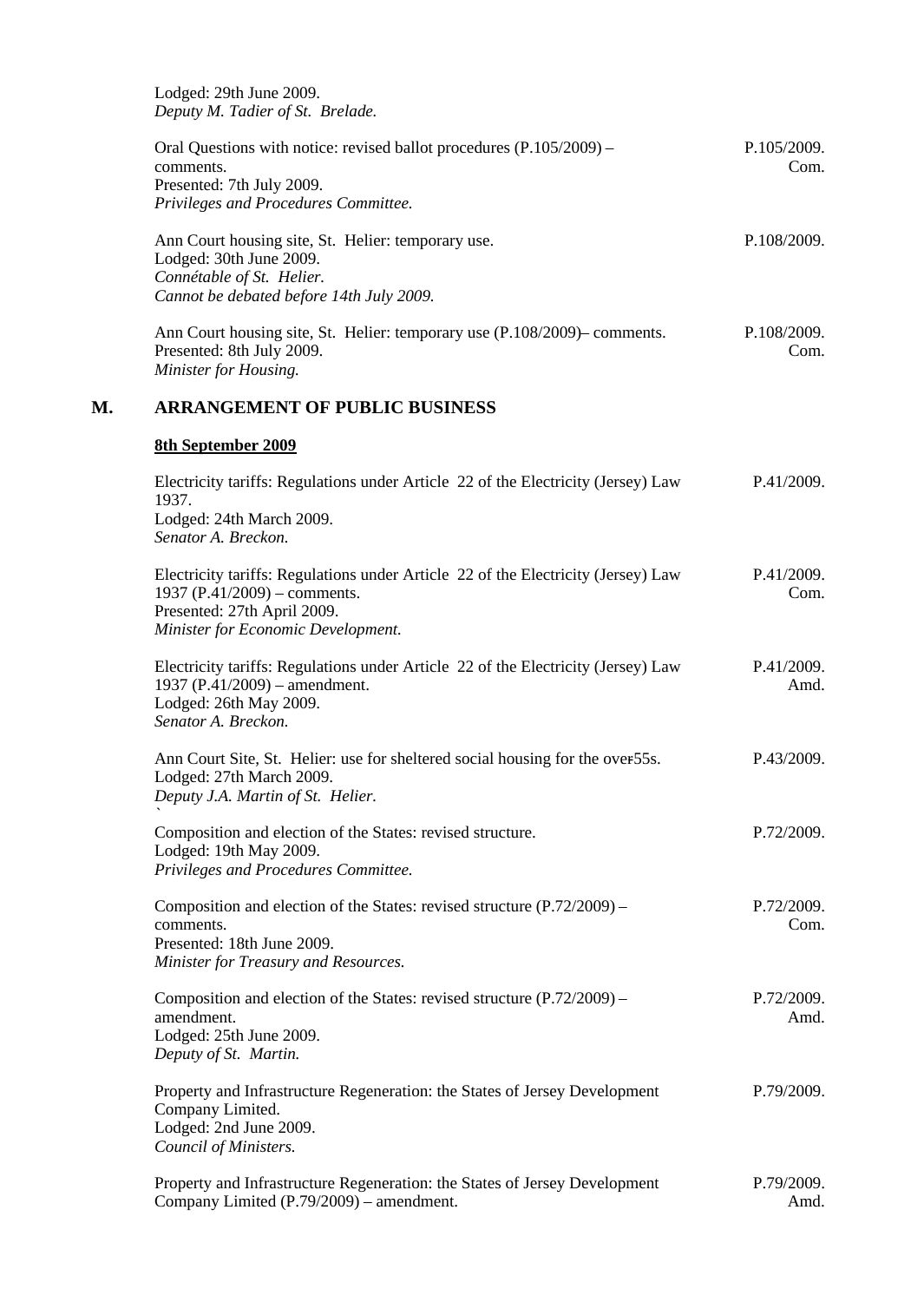| Lodged: 8th June 2009.<br>Connétable of St. Helier.                                                                                                                        |                    |
|----------------------------------------------------------------------------------------------------------------------------------------------------------------------------|--------------------|
| Composition and election of the States: single election day each year.<br>Lodged: 30th June 2009.<br>Deputy J.A.N. Le Fondré of St. Lawrence.                              | P.109/2009.        |
| Code of Practice for Scrutiny Panels and the Public Accounts Committee:<br>amendments.<br>Lodged: 6th July 2009.<br>Chairmen's Committee.                                  | P.112/2009.        |
| Criminal Injuries Compensation Scheme: revised Scheme.<br>Lodged: 8th July 2009.<br>Minister for Home Affairs.                                                             | P.113/2009.        |
| 22nd September 2009                                                                                                                                                        |                    |
| Child abuse compensation claims: freedom of expression for survivors.<br>Lodged: 6th April 2009.<br>Senator S. Syvret.                                                     | P.49/2009.         |
| Child abuse compensation claims: freedom of expression for survivors<br>$(P.49/2009)$ – comments.<br>Presented: 11th May 2009.<br>Council of Ministers.                    | P.49/2009.<br>Com. |
| Child abuse compensation claims: freedom of expression for survivors<br>$(P.49/2009)$ – amendment.<br>Lodged: 29th April 2009.<br>Council of Ministers.                    | P.49/2009.<br>Amd. |
| Committee of Inquiry: confidential files held by States of Jersey Police on<br>States Members and others.<br>Lodged: 23rd June 2009.<br>Deputy M.R. Higgins of St. Helier. | P.104/2009.        |
| Pension Schemes: dealing with the past service liability.<br>Lodged: 1st July 2009.<br>Senator B.E. Shenton.                                                               | P.110/2009.        |
| Draft Shops (Regulation of Opening and Deliveries) (Jersey) Law 200.<br>Lodged: 1st July 2009.<br>Minister for Economic Development.                                       | P.111/2009.        |
| 20th October 2009                                                                                                                                                          |                    |
| Draft Sea Fisheries (Bag Limits) (Jersey) Regulations 200-.<br>Lodged: 14th April 2009.<br>Minister for Economic Development.                                              | P.58/2009.         |
| Sea Fisheries: sale of fish without licence and licensing of ormer fishing.<br>Lodged: 29th June 2009.<br>Deputy A.K.F. Green of St. Helier.                               | P.106/2009.        |

# **M.N. DE LA HAYE Greffier of the States**

**Note –In accordance with the decision of the States on 17th June 2009, this meeting will continue, if**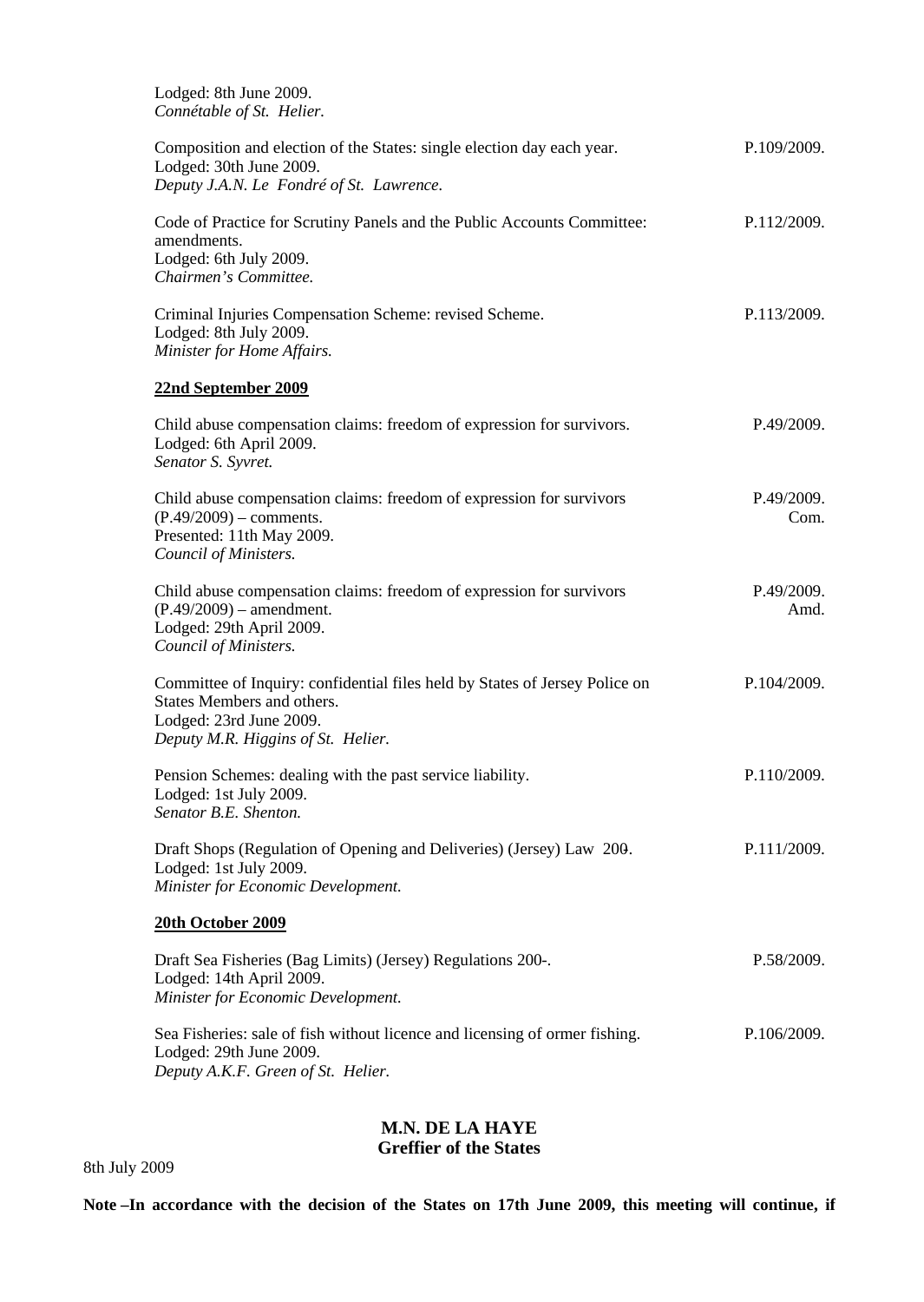**necessary, on Tuesday 14th, Wednesday 15th, Thursday 16th and Friday 17th July 2009.**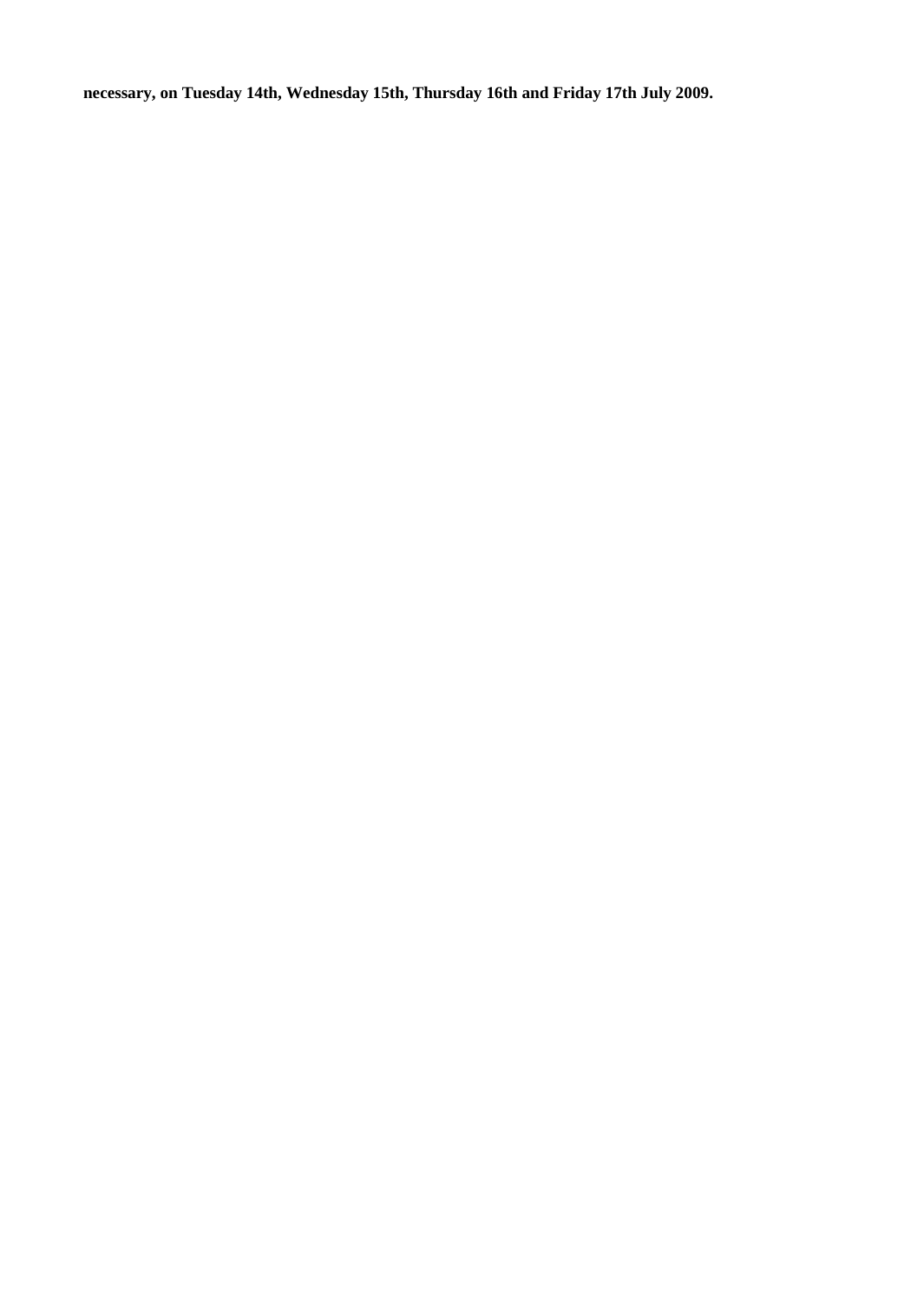# **Explanatory Note regarding subordinate legislation tabled at this meeting.**

(See Item B)

#### **R&O.61/2009.**

This Order approves the Code of Good Agricultural Practice for the Protection of Water set out in the Schedule to this Order. This Order comes into force forthwith and remains in force for 5 years.

The Order was made on 29th June 2009 and came into force on being made.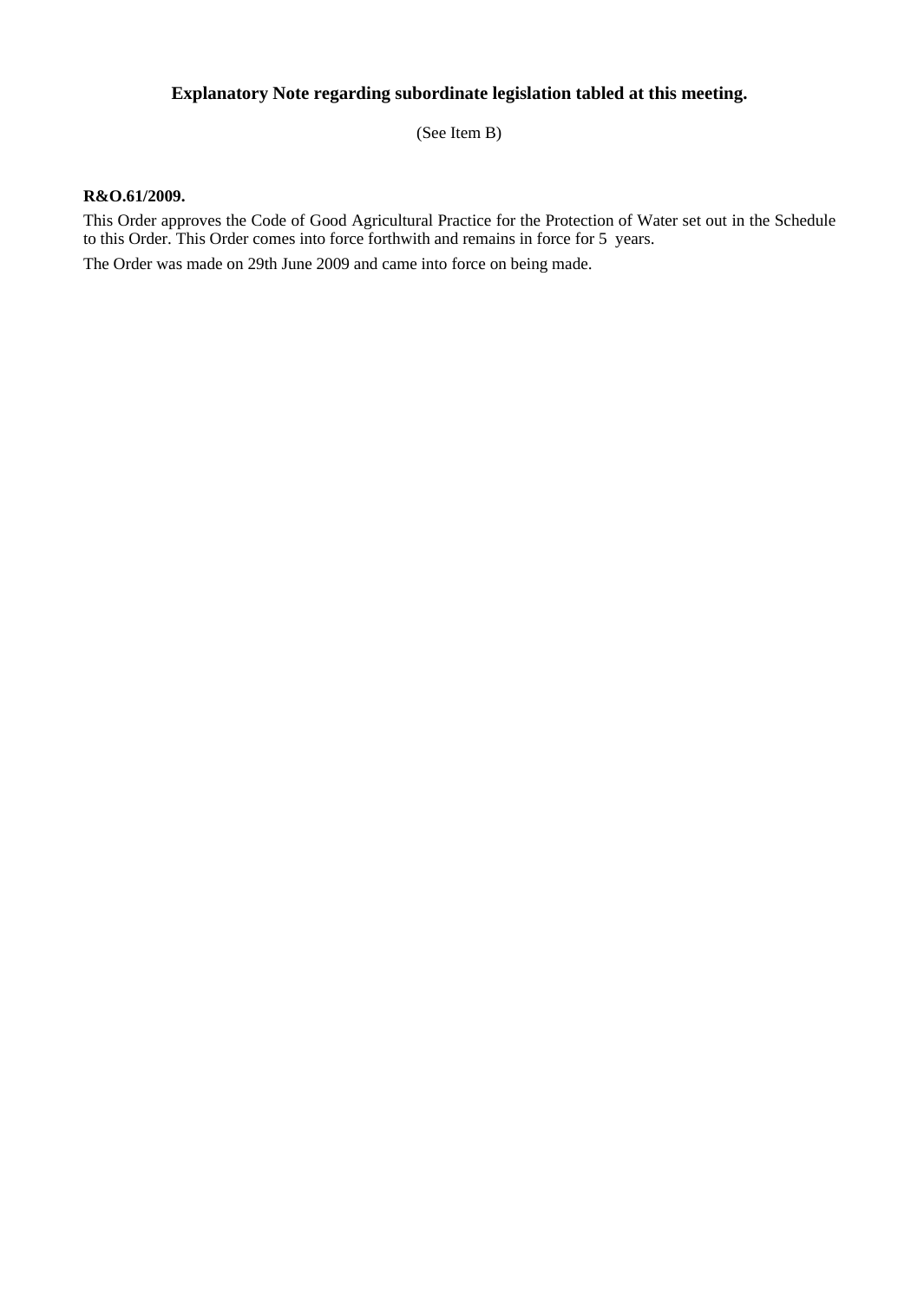## **WRITTEN QUESTIONS**

#### (See Item I(a))

1. The Minister for Home Affairs will table an answer to the following question asked by Deputy S.S.P.A. Power of St. Brelade –

 "In light of the recent court case involving six local girls under the age of fifteen who viciously attacked two visiting French girls, hospitalising them, could the Minister advise whether he intends pursuing changes to the current situation whereby under the Criminal Justice (Young Offenders) (Jersey) Law 1994, the Courts only have the power to remand a young person under fifteen and have no power to impose a custodial sentence on someone under fifteen; and would he provide up to date statistics for the period 2004 to 2008 from the States of Jersey Police, Parish Hall enquiries and the Youth Court to illustrate :

- 1. whether there is an increase in young offenders coming to the attention of the Police, Parishes or Courts?
- 2. whether those under the age of 15 are carrying out more offences?
- 3. whether the number of referrals to the Youth Court has increased?"
- 2. H.M. Attorney General will table an answer to the following question asked by Senator B.E. Shenton –

 "Would H.M. Attorney General advise whether he would consider investigating the establishment of a system whereby defendants would contribute towards prosecution costs, where appropriate and taking into account ability to pay, in respect of successful Magistrate's Court prosecutions?"

3. The Minister for Education, Sport and Culture will table an answer to the following question asked by Deputy T.A. Vallois of St. Saviour –

 "Given that an increase of £2,936,438 in Salary and Wages (not including social security or pension) for Education, Sport and Culture occurred between the years 2007 and 2008, together with an increase of 7.2 Full Time Equivalent Members of staff, would the Minister provide a full breakdown and reason for these increases?"

4. The Minister for Health and Social Services will table an answer to the following question asked by Deputy T.A. Vallois of St. Saviour –

 "Given that an increase of £5,062,293 in Salary and Wages (not including social security or pension) for Health and Social Services occurred between the years 2007 and 2008, together with a decrease of 42.57 Full Time Equivalent members of staff, would the Minister provide a full breakdown and reason for the increase in Salary and Wages?

 Would the Minister also explain the reason for the increase in expenditure of £11,366,740 from 2007 to 2008, and detail what allocations or re-allocations of funds were made during that period?"

5. The Minister for Home Affairs will table an answer to the following question asked by Deputy T.A. Vallois of St. Saviour –

 "Given that an increase of £3,279,769 in Salary and Wages (not including social security or pension) for Home Affairs occurred between the years 2007 and 2008, together with an increase of 23.23 Full Time Equivalent members of staff, would the Minister provide a full breakdown and reason for the increases?"

6. The Minister for Health and Social Services will table an answer to the following question asked by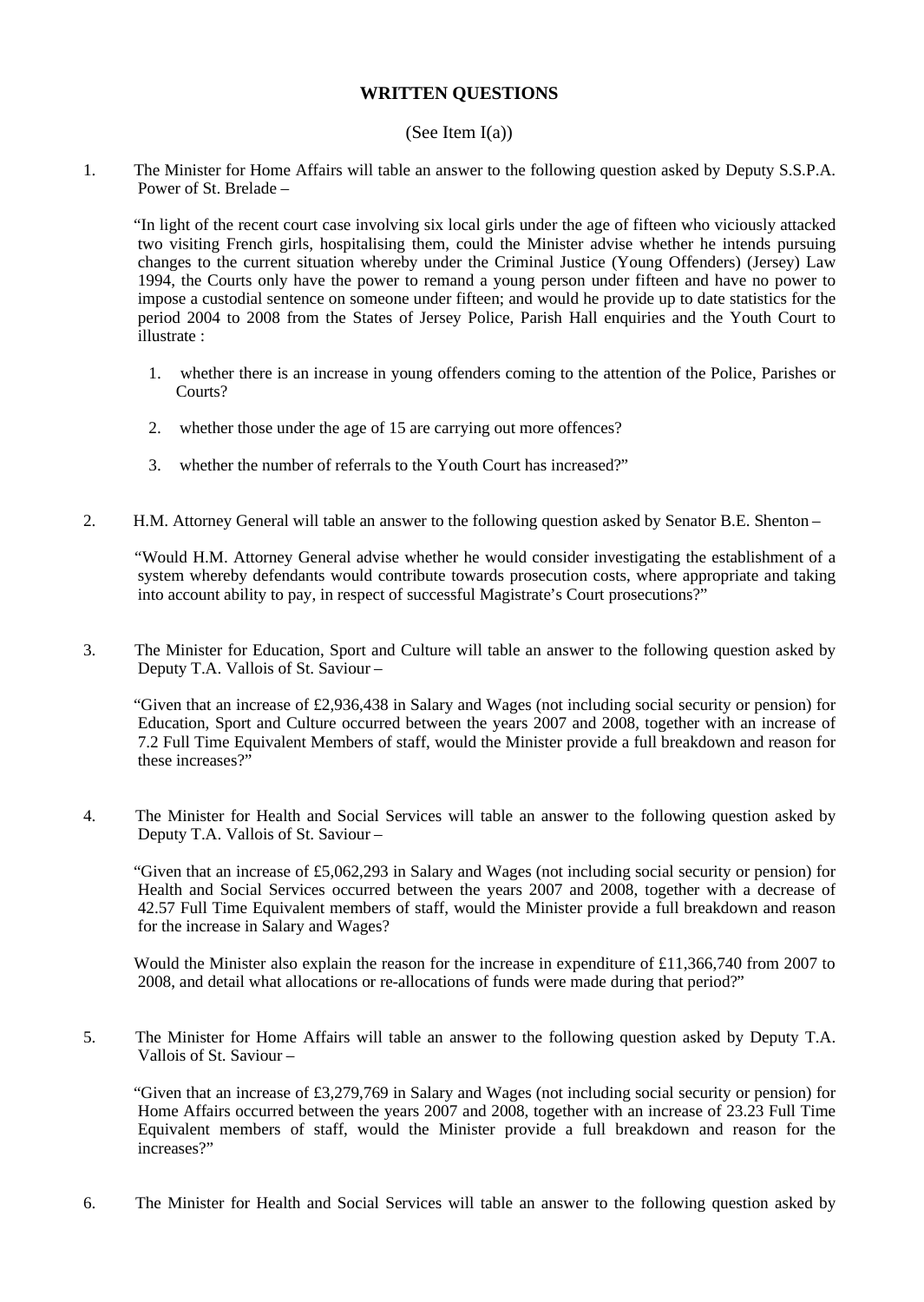Deputy G.P. Southern of St. Helier –

 "Will the Minister inform members of the vacancy rate in real (Full Time Equivalent) and percentage terms of nursing staff without including Health Care Assistants (HCA's)?

 In order to set the figures given in her answer on 30th June 2009 in context, will the Minister further give the historic vacancy rate over the past decade for the registered nurse (with and without HCA) workforce?

Will she give a breakdown of the proportions of those with and without local housing qualifications and J category status over the same period?

Will she inform members whether those leaving the service have a leaving interview and, if so, what information she has regarding the reasons given by those leaving the service?

 Will she further comment on the potential impact of the pay freeze on recruitment and retention in the light of pay rises under negotiation in Guernsey and the UK?

 Will the Minister advise whether the figure of 5% for the vacancy rate for nursing is seen by hospital management team as a critical point which puts some service provision under threat, and if not, advise whether the current rate of 5.39% is acceptable, and detail at what level services would be under threat?"

7. The Minister for Social Security will table an answer to the following question asked by Deputy G.P. Southern of St. Helier –

 "Will the Minister inform members whether he has data to show an increase in the rate of those finding work through his department's services whilst on benefit after the first 18 months of Income Support, and if not, when will he be in a position to inform members of the success or otherwise of Income Support as a genuine 'in work' benefit?"

8. The Chief Minister will table an answer to the following question asked by Deputy G.P. Southern of St. Helier –

 "Will the Chief Minister advise the Assembly the name of the Company who produced the work which was included as a table within the comments on the proposition entitled 'States Employees: pay increase for 2009/2010 (P.68/2009) – amendment' and state exactly where they found police, fire and prison officers in the private sector in Jersey?

 Will he further release details of the full paper, including detailed analysis of the job group comparisons, and any background papers used by this Company and, if not, why not?

 Will he further state whether he has full confidence in the validity of these figures, if the current study is being conducted by the same organisation and whether he would be prepared to have the organisation and its work subjected to scrutiny by the Economic Affairs or Corporate Services scrutiny panels?"

9. The Minister for Treasury and Resources will table an answer to the following question asked by Deputy G.P. Southern of St. Helier –

 "Will the Minister release to members details of the Economic Advisor's quantative and qualitative analysis of the size of the downturn in Jersey's economy referred to in his response to a question on 30th June 2009?"

10. The Minister for Health and Social Services will table an answer to the following question asked by the Deputy of St. John –

"Given that Swine flu has arrived on Island, can members be advise what contingency plans, if any, are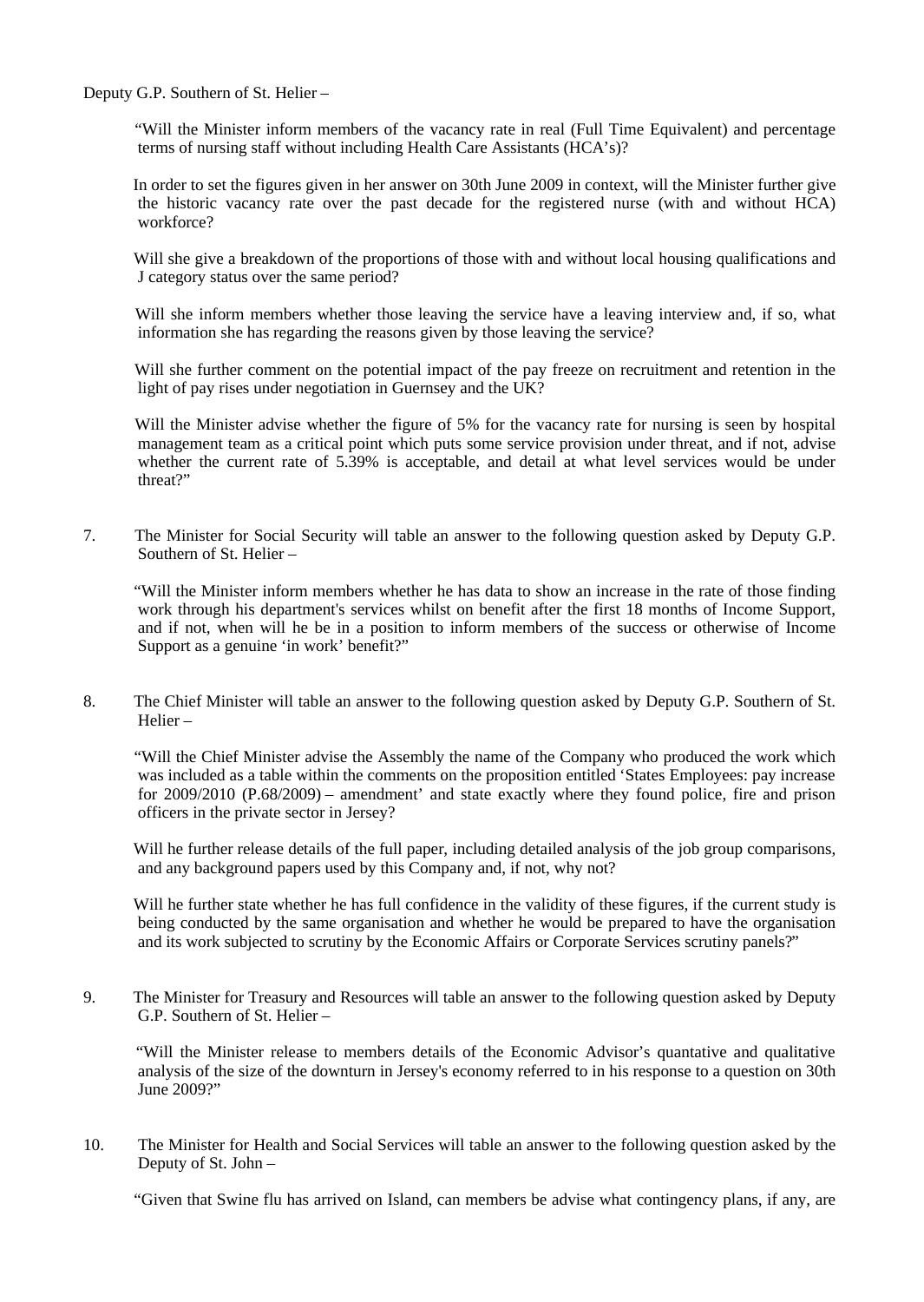in place to ensure that the Hospital continues to be fully staffed should the following situations arise–

- (a) if medical staff (doctors and nurses) fall ill with Swine flu
- (b) if members of staff's families are taken ill
- (c) if members of staff have to stay at home to look after their families because schools are shut?"
- 11. The Chief Minister will table an answer to the following question asked by Deputy P.V.F. Le Claire of St. Helier –

"Which Ministers and Assistant Ministers have Blackberries or mobile phones paid for by the States?

 What is the expenditure covered by the States for these communications for the last 3 years and from what budget does it come?

What were the costs of these phones per individual for the last 6 months?

What were the total costs of their communications over the last 12 months?

With which local telephone company is the account held?

 In view of the fact that Article 44 of the States of Jersey Law 2005 requires that all States members receive equal remuneration and allowances, how does the Chief Minister reconcile this added support for these members?"

12. The Minister for Treasury and Resources will table an answer to the following question asked by Deputy M. Tadier of St. Brelade –

 "Will the Minister provide a detailed breakdown of the effective tax rate for all 1(1)Ks currently living in the island for the past 5 years?"

13. The Minister for Health and Social Services will table an answer to the following question asked by Deputy M. Tadier of St. Brelade –

 "Will the Minister inform members on how many occasions, if any in the past 5 years the police and/or other emergency services have been called out to St Saviour's hospital and the other mental health establishments as a result of staff being unable to restrain and deal with violent patients and will she provide these figures with a breakdown per year as well as a general total?"

14. The Chief Minister will table an answer to the following question asked by the Deputy of St. John –

 "Given that on 13th May 2009, the States approved P.50/2009 entitled 'Committee of Inquiry: Reg's Skips Ltd. – Planning applications, as amended, would the Chief Minister advise what progress, if any, has been made in selecting a Chairman and members of the Committee?"

15. The Chairman of the Privileges and Procedures Committee will table an answer to the following question asked by Deputy P.V.F. Le Claire of St. Helier –

 "Given that Blackberries and some mobile telephones are capable of sending and receiving e-mails, and are commonly used by some members in the Chamber, does the Committee have any plans to allow laptops to be used in the Chamber to give all members an equal opportunity to communicate with each other in debates and to research issues over the internet as can be done with these devices?"